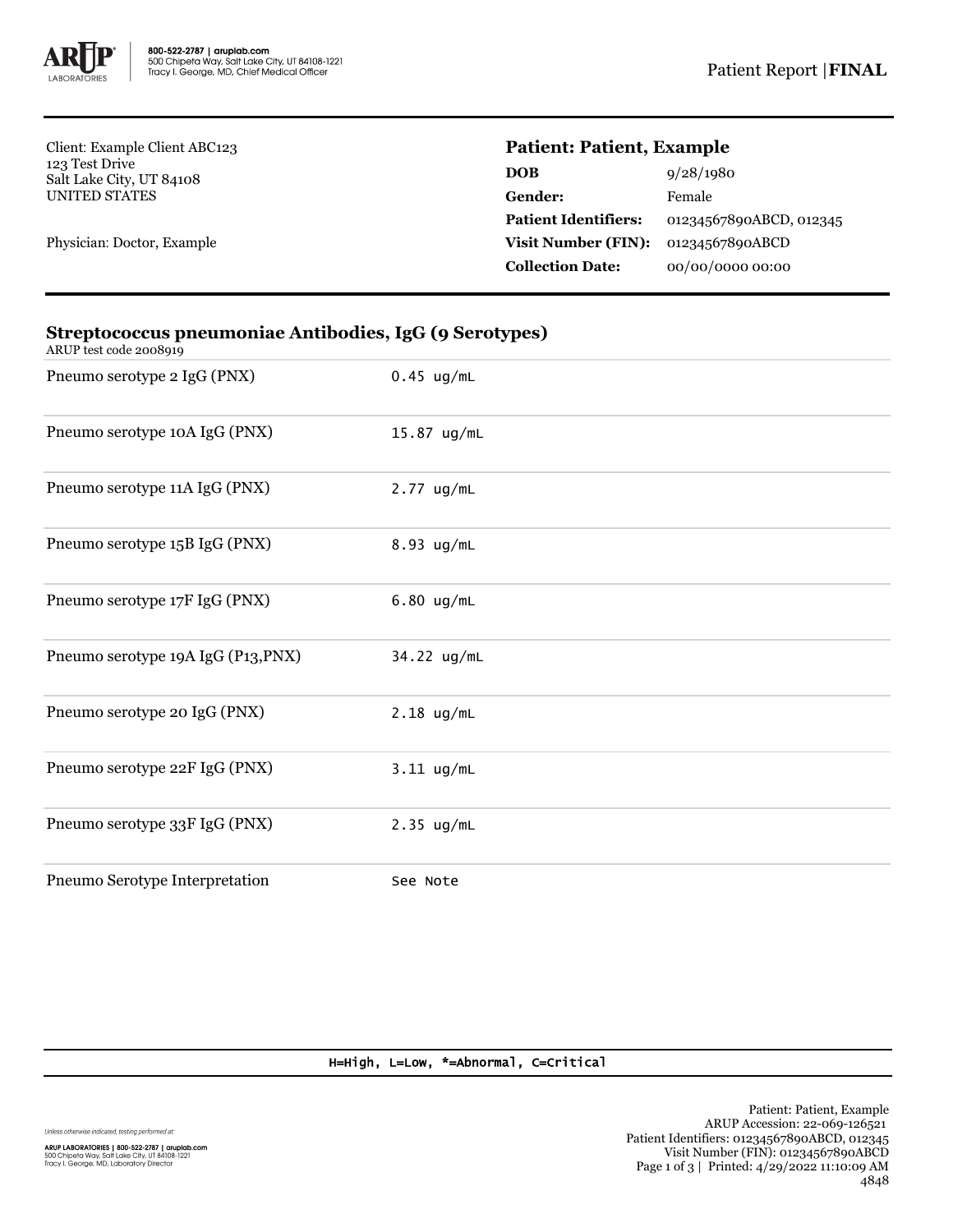

INTERPRETIVE INFORMATION: Streptococcus pneumoniae Antibodies, IgG

A pre- and post-vaccination comparison is required to adequately assess the humoral immune response to Prevnar 7 (P7), Prevnar 13 (P13), and/or Pneumovax 23 (PNX) Streptococcus pneumoniae vaccines. Pre-vaccination samples should be collected prior to vaccine administration. Post-vaccination samples should be obtained at least 4 weeks after immunization. Testing of post-vaccination samples alone will provide only general immune status of the individual to various pneumococcal serotypes.

In the case of pure polysaccharide vaccine, indication of immune<br>system competence is further delineated as an adequate response<br>to at least 50 percent of the serotypes in the vaccine challenge<br>for those 2-5 years of age a

Responder Status Antibody Ratio Non-Responder . . . . . . . . . . . . . . Less than 2-fold Weak Responder . . . . . . . . . . . . . 2-fold to 4-fold Good Responder . . . . . . . . . . . . . Greater than 4-fold

A response to 50-70 percent or more of the serotypes in the vaccine challenge is considered a normal humoral response(1). Antibody concentration greater than 1.0 - 1.3 ug/mL is generally considered long-term protection(2).

References: 1. Daly TM, Pickering JW, Zhang X, Prince HE, Hill HR. Multilaboratory assessment of threshold versus fold-change algorithms for minimizing analytical variability in multiplexed pneumococcal IgG measurements. Clin Vaccine Immunol. 2014;21(7):982-8. 2. Daly TM, Hill HR. Use and Clinical Interpretation of Pneumococcal Antibody Measurements in the Evaluation of Humoral Immune Function. Clin Vaccine Immunol. 2015;22(2):148-152.

This test was developed and its performance characteristics determined by ARUP Laboratories. It has not been cleared or approved by the US Food and Drug Administration. This test was performed in a CLIA certified laboratory and is intended for clinical purposes.

H=High, L=Low, \*=Abnormal, C=Critical

Unless otherwise indicated, testing performed at:

ARUP LABORATORIES | 800-522-2787 | aruplab.com 500 Chipeta Way, Salt Lake City, UT 84108-1221<br>Tracy I. George, MD, Laboratory Director

Patient: Patient, Example ARUP Accession: 22-069-126521 Patient Identifiers: 01234567890ABCD, 012345 Visit Number (FIN): 01234567890ABCD Page 2 of 3 | Printed: 4/29/2022 11:10:09 AM 4848